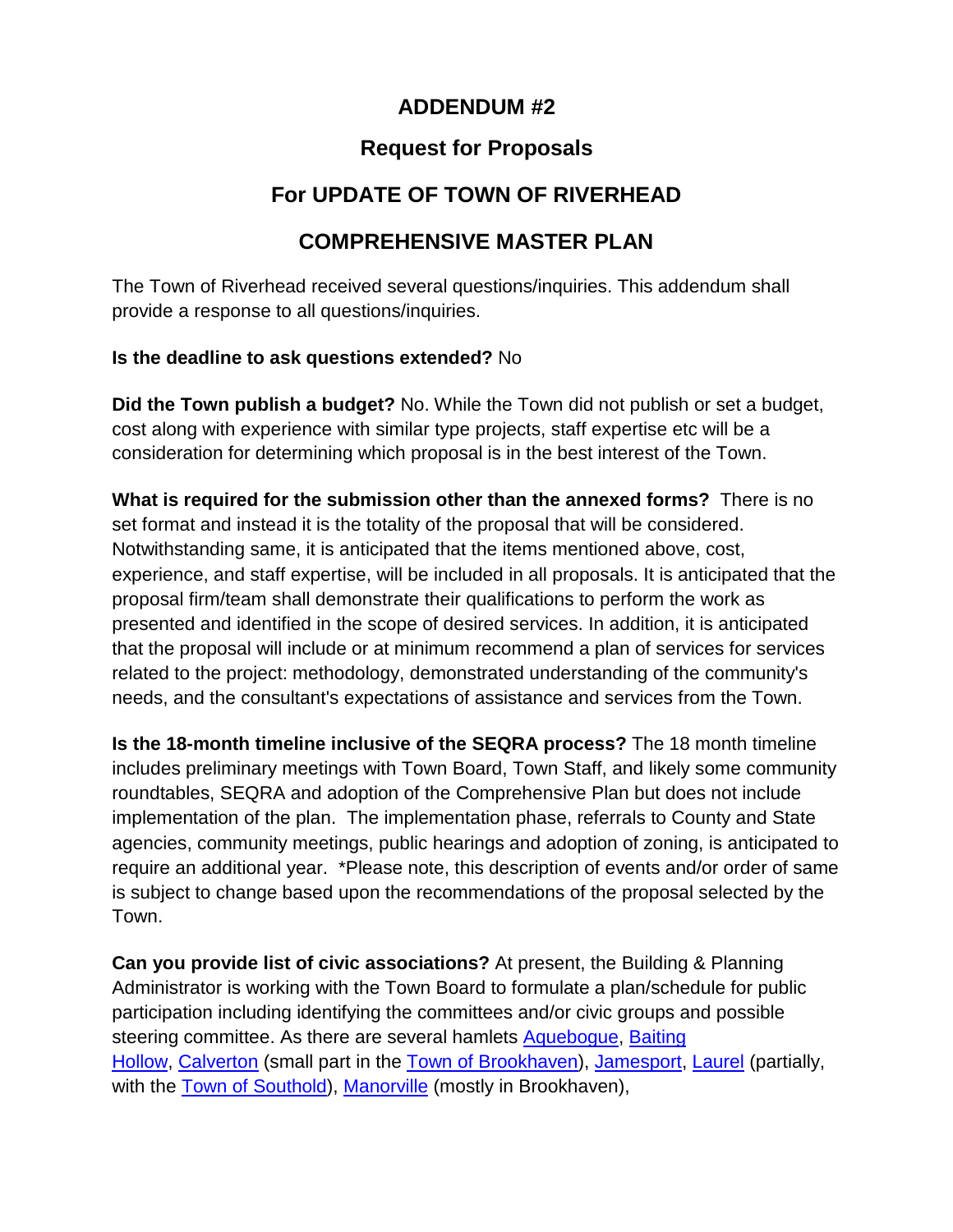[Northville,](https://en.wikipedia.org/wiki/Northville,_Suffolk_County,_New_York) [Riverhead](https://en.wikipedia.org/wiki/Riverhead_(CDP),_New_York) (hamlet), [Wading River](https://en.wikipedia.org/wiki/Wading_River,_New_York) (small part in Brookhaven) and other smaller communities, including South Jamesport, Polishtown and Reeves Park many if not all represented by civic and/or community groups, together with more than a dozen Town Hall Committees (i.e. Open Space Committee, Farmland Committee, Agricultural Advisory Committee, Business Advisory Committee etc.), it is anticipated that meetings will be scheduled based upon geographic areas referenced herein and topics/issues, be included within proposals relating to specific geographic areas, or for lack of a better description "stand alone issues" \*Please note, this description of events and/or order of same is subject to change based upon the recommendations of the proposal selected by the Town.

**What are the expected completion dates for the on-going planning initiatives during the Comprehensive Plan process; what is the expectation of the Planning Department to meet during the planning process, is there a steering committee; how many public hearings?** Please see above. Note, it anticipated that the proposal will include and/or recommend a plan of services for services related to the project: methodology, demonstrated understanding of the community's needs, and the consultant's expectations of assistance and services from the Town.

**Is the Downtown Plan being prepared under a separate contract and mentions Historical Concepts several times?** The Town Board, after recommendation from the Downtown Revitalization Committee, will move forward and retain the professional services of a firm, i.e. Historic Concepts or firm with similar qualifications/expertise, with unique expertise in zoning analysis, visual preference survey and development of a pattern book with a regulating plan; siting, building and landscape guidelines; and historic and architectural detail guidelines mass with emphasis on the current DC-1 zoning district but addressing compatibility with the proximate historic residential and commercial districts in DC-2 and DC-3 Zoning Districts. The Town recently authorized the Town Clerk to publish and post a Notice for Request for Proposals. This study and pattern book will serve to guide the Town with implementation of an overlay zoning for the study area and state environmental review requirements related to same. It is anticipated and the goal of the Town to receive all deliverables from Historic Concepts or such other firm designated by the Town, probable implementation of overlay zoning, together with environmental review, within one year from now. Notwithstanding the above, it must be made clear that the services requested by this request for proposals shall include and incorporate the study, field work, pattern book, be it made part of an overlay zoning district or otherwise, as part of the update of the Town's Comprehensive Plan.

**What data will be provided by the Town to support verification of the Town's ten hamlet boundaries and what is required to verify the official map?** As stated above, the Town anticipates that the proposal will recommend a plan of services for